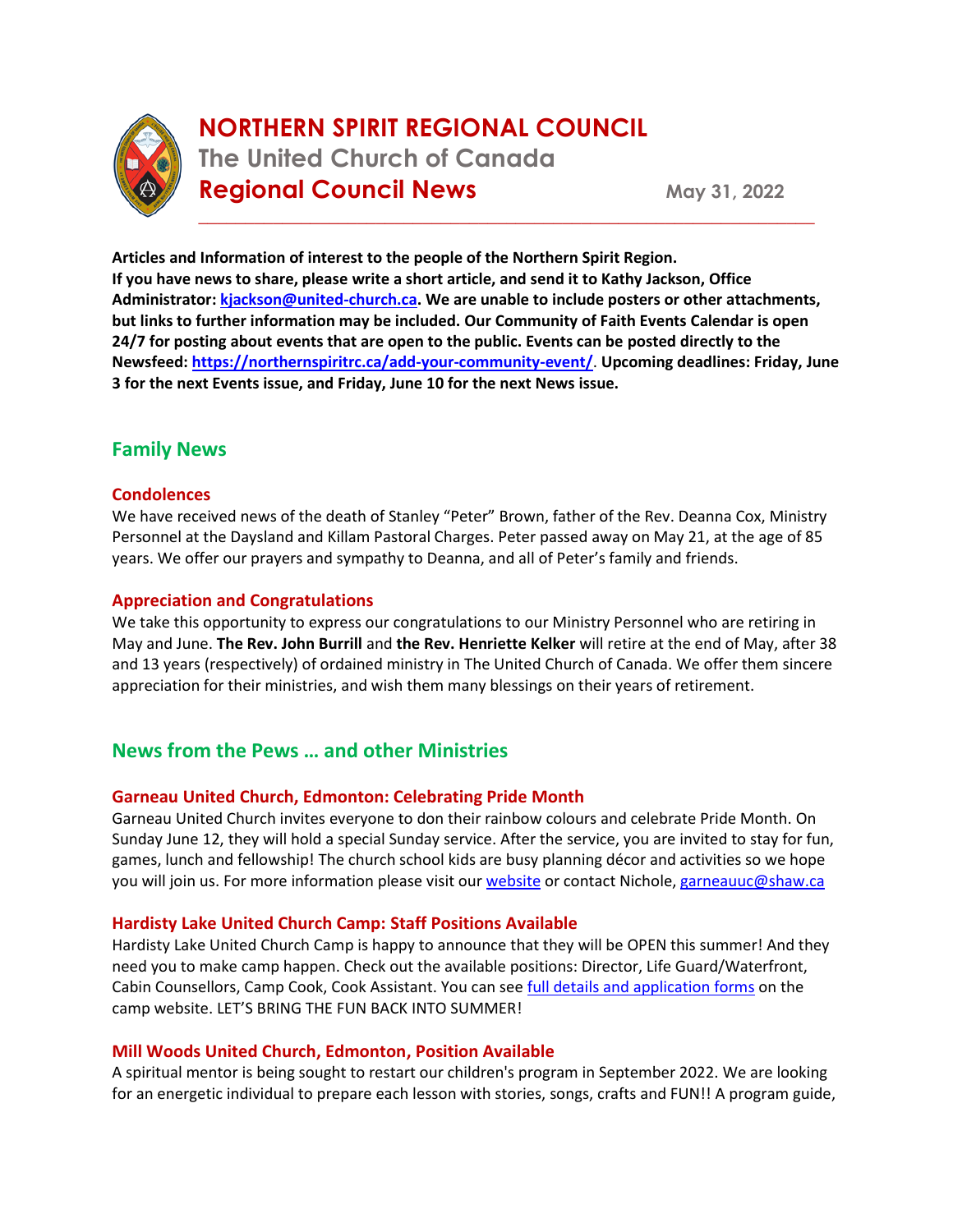"A Joyful Path", is provided for the curriculum. The position is for 3 hours a week, \$50 per week from September to June, and is for every Sunday except on long weekends. Please email your resume and/or any questions to [amber2@ualberta.ca.](mailto:amber2@ualberta.ca) Thank you!

#### **Moore Memorial United Church, Redwater**

The United Church in Redwater, Alberta, is preparing for their church property to be sold. They have fourteen 12-foot pews to donate to somewhere they are needed. The pews are padded with a dark red and are in really good shape. For more information, or to arrange pick up, please call Marilyn at 780- 576-2280 or 780-307-1041.

## **Sherwood Park United Church: Sunday School Teacher Position**

Sherwood Park United Church is seeking an enthusiastic person to teach Sunday School. We have a small but vibrant group of young children (age 3 to 8 years) for whom we want to have a fun and engaging time on Sunday mornings. Curriculum and supplies would be provided. Click here for more [details, including a job description and salary.](https://online.fliphtml5.com/gbljg/loqu/) The deadline for applications is June 30, 2022.

## **Spirit of Hope United Church, Edmonton: Choral Music Available**

Thanks to the amalgamation of four churches to form Spirit of Hope United Church, we have some choir music to offer to churches in the Region. It has taken a few years to sort and catalogue our combined music, and determine what music we would keep. As a result we now have a listing of about 115 pieces that we would like to offer to any church that is interested. Click here to view a PDF list of what is [available.](https://northernspiritrc.ca/wp-content/uploads/2022/05/Music-to-offer-the-Region.pdf) These pieces are available on a first-come basis until **Friday, June 24**. Interested churches can contact [cmeintzer@shaw.ca.](mailto:cmeintzer@shaw.ca)

## **Featured News …**

#### **Moderator's Pentecost Message 2022**

In his Pentecost video message, his last message as Moderator, the Right Rev. Dr. Richard Bott reminds us that The United Church of Canada is part of the 2000-year community of Christ's disciples: a worldwide communion that is not bound by geography, space, or time. We are people who change the world—with deep spirituality, with bold discipleship, with daring justice. [Click here to view and share the video.](https://united-church.ca/news/moderators-pentecost-message-2022)

#### **Healing the Healers: The Art of Living and Dying**

The Regional Council is preparing to host this four-part internationally acclaimed series of experiential workshops to explore the four essential elements of emotional-spiritual wellbeing: Meaning, Forgiveness, Relatedness and Hope. The intention of the program is to enhance people's ability to go deeper in conversation with others in their Communities of Faith. A virtual information evening for all people who are interested, is planned for Tuesday, June 14, 7:00 to 8:30 pm (MDT), to introduce the series. Please contact the Regional Council Office for the link to join the information evening. The first workshop will be held August 12-13, to discover how the world's great wisdom traditions provide valuable insights into the meaning of life, death and all the transitions in between (click here for [workshop information\)](https://northernspiritrc.ca/wp-content/uploads/2022/05/ALD-Intro.pdf). There is no charge for the information evening, and costs of the workshop series will be reduced, based on the levels of participation.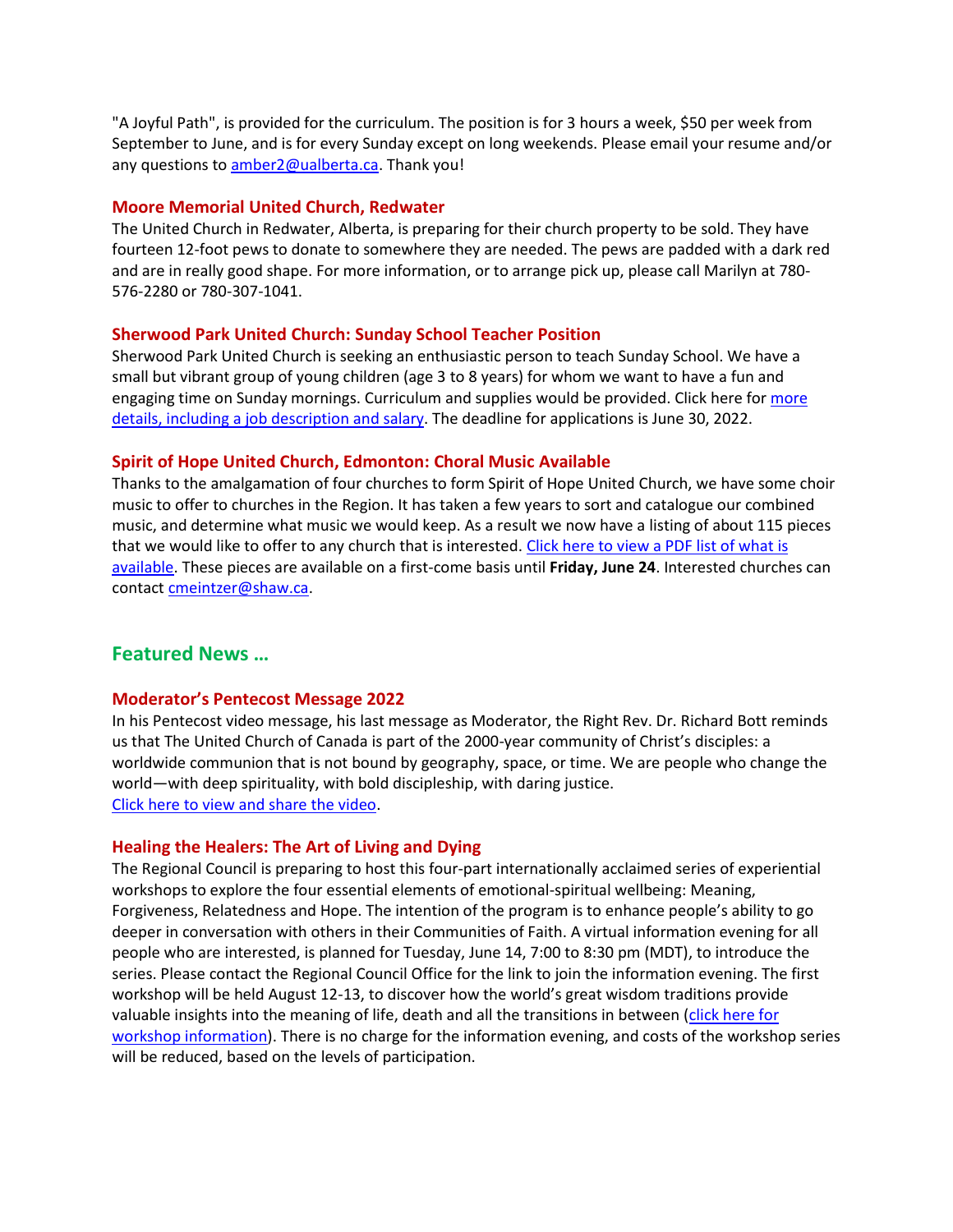## **Video Invitation to Affirming Ministries: Let's Create Together!**

The Rev. Laura Fouhse at McClure United, Saskatoon, Treaty Six, writes, "I would love for all of the Affirming Ministries across Canada to send me a short and simple video clip! I will use these clips to create a montage of Affirming Ministries sharing their love. **I need all videos by end of day on Sunday, June 12th."** [Please click here for the full invitation and instructions.](https://northernspiritrc.ca/video-invitation-to-affirming-ministries-lets-create-together/)

#### **Finding Friendship, Mutuality and Solidarity in a New Land**

As Asian Heritage Month closes, the Rev Woong Youm [reflects on his journey](https://unitedchurch-my.sharepoint.com/personal/jgraham_united-church_ca/Documents/Newsletters/Northern%20Spirit%20weekly%20newsletter/.%20https:/united-church.ca/blogs/round-table/finding-friendship-mutuality-and-solidarity-new-land) to reaffirmation, transformation and interconnectivity. He reminds us that all identities and struggles are connected. As we journey into June, which is both Pride Month and Indigenous Peoples' Month, may his words help us see our relationships and responsibilities to one another.

## **Resources for June: Pride Month and Indigenous Peoples' Month**

June is Indigenous Month as well as Pride Month. In both cases, please have a look for local options you can engage and support through public signage, donations, practical assistance, and your respectful ministry of presence. Large and small, public and private, our support as the church matters. Get to know your Two Spirit, LGBTQIA+ and Indigenous neighbours, so that you can be fully present. **Pride Sunday, June 5**: See elsewhere in this newsletter for a video invitation for Affirming ministries. [Click here for a resource collection from the national church.](https://united-church.ca/worship-special-days/pride-sunday) Have your own resources to recommend, or resources you created? Please email Julie Graham at [jgraham@united-church.ca](mailto:jgraham@united-church.ca) by June 1. **Indigenous Day of Prayer, Sunday, June 19**: [Click here for a new service of worship](https://united-church.ca/sites/default/files/2022-05/2022_all-my-relations_Indigenous-service.pdf) by the National Indigenous Council; please use it freely and with gratitude! There is also a [comprehensive list of great](https://united-church.ca/worship-special-days/indigenous-day-prayer)  [resources here.](https://united-church.ca/worship-special-days/indigenous-day-prayer)

**National Indigenous Peoples Day, Tuesday, June 21**: Please look carefully at local gatherings; show up whenever and however you can; and use your Community of Faith signage and space to lend your public support.

## **In Other News …**

## **Northern Spirit 2022 Regional Celebration of Ministries Service**

We will be celebrating one ordination and a number of retirements this year, as well as installing the next Chairperson for the Regional Council Executive, and remembering those who have died since the 2021 Annual Meeting. If you know of someone who should be included in the Memorials, please let Kathy Jackson know[: kjackson@united-church.ca.](mailto:kjackson@united-church.ca) On **Sunday, June 5, 2022**, at 1:00 PM (MDT), you are invited to celebrate with us at Spirit of Hope United Church, Edmonton, or live-streamed via YouTube: [https://www.youtube.com/watch?v=PMOKXwV3sLQ.](https://www.youtube.com/watch?v=PMOKXwV3sLQ)

#### **Newsletter Evaluation: Help us Make it More Useful to You**

Please help evaluate an experiment! This weekly Regional Council newsletter has to carry a lot of different content, as all you sainted former Presbytery Secretaries can tell us. This has resulted in problems with length and complexity. So, the newsletters team divided the content into News and Events, and continues to alternate those weekly. Please help us evaluate this decision. Help staff also understand what content is a priority for you, and why. [Here is the link to the Northern Spirit survey,](https://form.jotform.com/221357020605040) which has been kept as short as possible while inviting longer responses if you wish. Many thanks for your help as we continue to live into our new church structure.